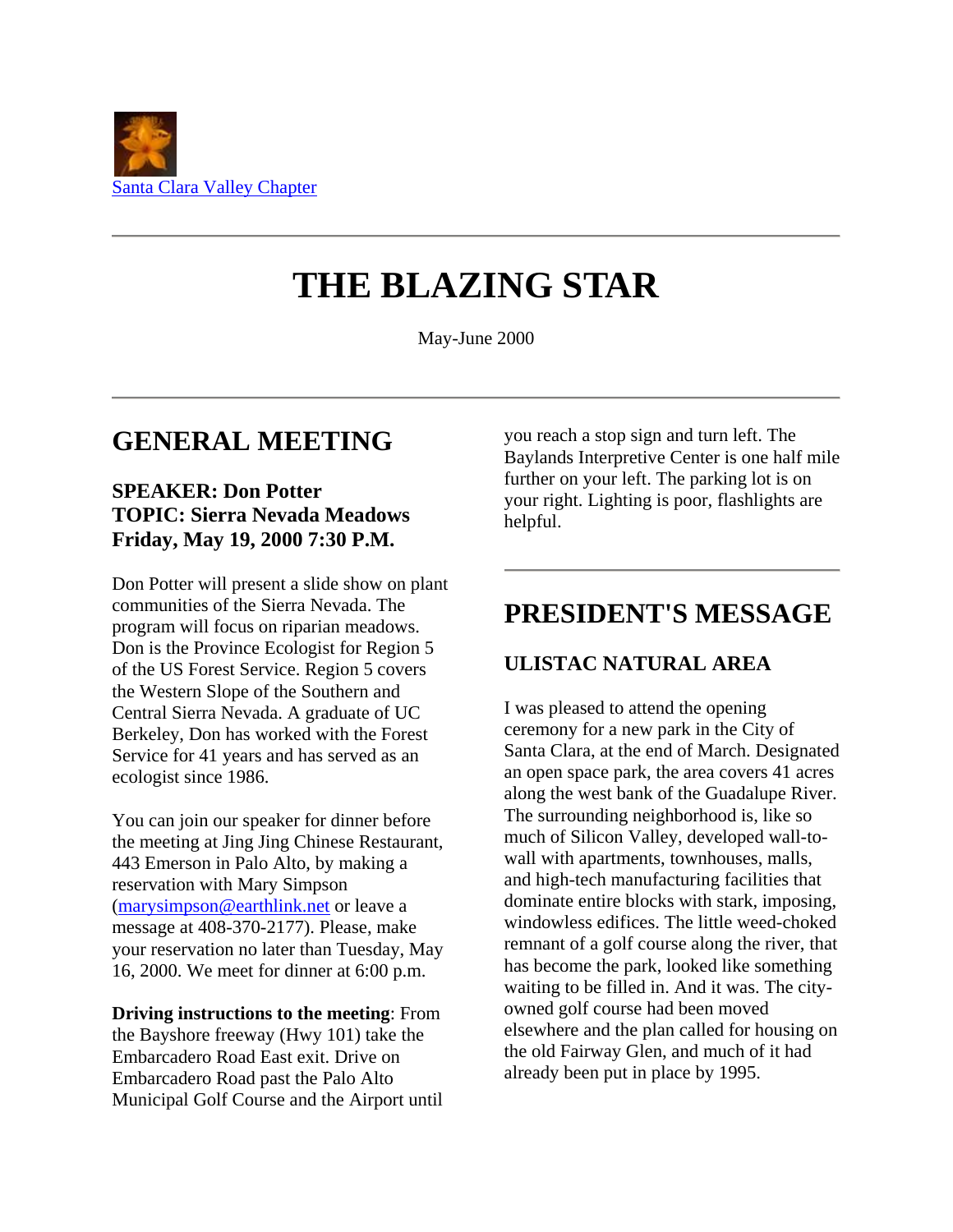But to birders of the Santa Clara Valley Audubon Society this golf course remnant with its cattail-filled water hazards was a special place. The Guadalupe River, channelized inside 15 foot levees, is a corridor for raptor movement, and a nesting and feeding site for waterfowl and shorebirds. Remaining riparian vegetation outside the levees, black cottonwood, box elder, and elderberry, provided habitat for migrating songbirds. The word got out. Why couldn't this habitat be preserved? There were those in the city establishment felt that they should hold to the commitment to fill in the remnant with housing. Some plant conservationists wondered what role we could play in an area not only devoid of rare plants, but of even much native habitat. But we did play a role.

Santa Clara Valley CNPS members were asked to evaluate the plant habitat of the area and its potential for restoration. The chapter board decided to call in outside expertise. We retained Santa Cruz-based Suzanne Schettler, former state president and wetland restoration expert. She surveyed the area and presented a report to the Santa Clara City Council to the effect that area was characterized by hydric soil, it had been a wetland, it was an excellent candidate for restoration.

People for Open Space in Santa Clara, the citizens' group that emerged to advocate preservation of this spot as a natural area, did a classic job of identifying public support and coalition building. It was discovered that this had been an important Ohlone site and Native American groups joined in the preservation effort. Public support for a natural area won over the establishment opposition. The next step is removal of exotics and restoration of native habitat.

The group has just been awarded a \$30,000 grant from the Habitat Restoration Trust for restoring native habitat. This will include restoring the riparian habitat that originally was there, but also adding other plants characteristic of the valley floor as part of a demonstration garden and education program involving local schools and Santa Clara University. Spearheading the grant project has been Open Space and Audubon activist Jeanne-Michelle Salander. She is also a member of our chapter and consulted extensively with us on the proposal, I was pleased to add our name to the project and hope that chapter members will join in this volunteer activity. Watch this space!

Don Mayall

### **CHAPTER ACTIVITIES**

#### **GARDENING WITH NATIVES**

Join us Sunday, May 7 for three native garden visits. From 9:00 am to approximately noon we will be visiting:

- Helen Popper's home Helen will be  $\bullet$ available to discuss (and get ideas for) her oak woodland garden.
- Carolyn Curtis/Don Mayall's home Carol and/or Don will be on hand to answer questions as we enjoy their native garden.
- David Fritchle's former home (now  $\bullet$ owned by the Mitchner's) - Please view this garden from the sidewalk only. The owner is aware of our group's visit but we do not want to disrupt their garden.

To keep the crowding in each garden to a minimum, please visit these gardens in any order you choose. Enjoy this chance to see and photograph these native gardens! Maps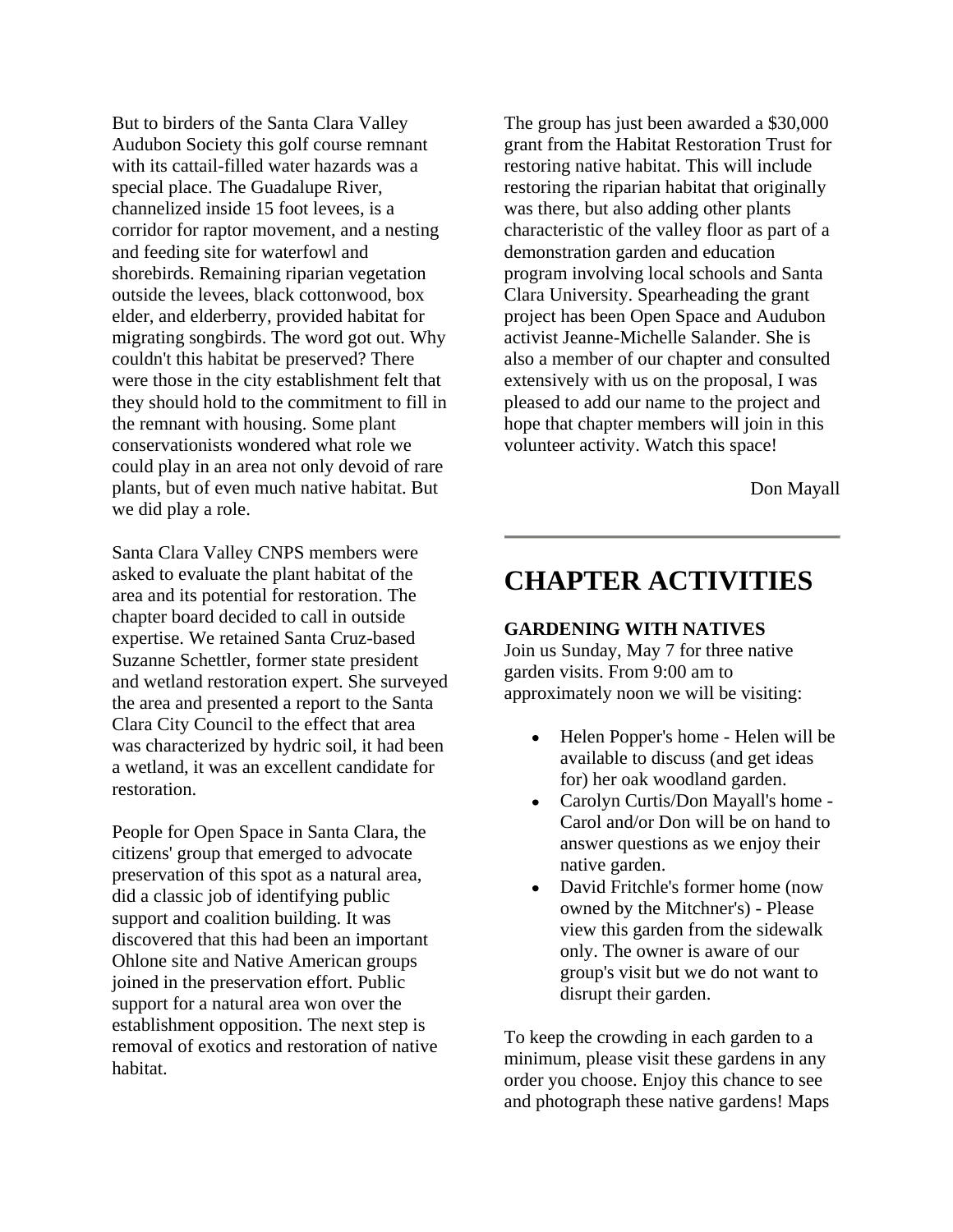will be distributed in our upcoming email and postal newsletters. Also included will be information about our garden visits and potluck planned for June. Contact Stephanie Mangels at 408.629.8004 or [stephmangels@hotmail.com t](mailto:stephmangels@hotmail.com)o be added to the newsletter mailing list or receive more information.

#### **PHOTOGRAPHY GROUP**

Join us on May 1 and June 5 at 7:30pm at PCC, E. Bayshore and Corporation Way. For further information call Sonja Wilcomer (650) 494-0104. The CNPS Photo Group will have a photography exhibit at the Don Edwards Wildlife Refuge in Newark, beginning July 1st.

#### **CAPE IVY REMOVAL AT LOS GATOS CREEK**

Come out and help us remove parts of three patches of Cape Ivy on the Los Gatos Creek Trail. Wear a long-sleeved shirt and gloves. **From Hwy 17 southbound**, exit Lark Avenue which becomes Garden Hill Drive. It curves left, then right and becomes Garden Hill Way. Proceed 0.2 miles south and park in the residential area as you approach a leftward bend. The locked gate on the right is the entrance to Los Gatos Creek Trail. The Cape Ivy patch is about 40 yards below the dam. **From Hwy 17 northbound**, take the Lark Avenue exit, turn left onto Lark Avenue and cross the freeway, then turn left at the first light onto Garden Hill Drive and follow the above directions.

Join us Sundays at 1pm: May 21 and June 11. For details contact: David Chapman:408-296-3587, [dchapman@aimnet.com](mailto:dchapman@aimnet.com) or Don Thomas 831-336-3224, .

# **THISTLE REMOVAL IN FOOTHILLS**

**PARK** Do something for mother earth on

Mother's day, May 14... join the yellow starthistle removal efforts at Foothills Park. Meet at 9 am at Orchard Glen in the park and tell the ranger you are there for weed pulling to waive admission. The plot weeded last year was full of star-thistle but this year has lots of lupines. Questions? call Ellie Gioumousis 650-494-6276.

#### **EXPANDED EDGEWOOD EXOTICS**

**REMOVAL** Beginning May 16, we will expand our scheduled evening session to include Tuesdays, as well as Wednesday evenings. Our target pest plants will be Italian thistle and teasel (May and early June) as well as yellow star-thistle (late June). Bring gloves. Sessions start at 5:30pm. We will also work throughout the year on Friday mornings. Call Ken Himes if you can help out at 650-591-8560.

- May 3: West KioskÐjunction of  $\bullet$ Edgewood and Serpentine Loop trails. Park along south side of Edgewood Road on west side of Highway 280.
- May 10: no session  $\bullet$
- May 16,17: Edgewood Trail at Bush mallow site. Proceed north and east from west kiosk on Edgewood Trail. Park along Edgewood Road.
- May 20: SPECIAL SATURDAY  $\bullet$ SESSION Meet at West KioskÐ9am till noon weeding Italian thistle
- May 23,24: Same location at May  $\bullet$ 16,17.
- $\bullet$ May 30,31: Serpentine Loop Trail at Mow Site I. This is located near the Frog Pond about 3/8 mile southeast of the west kiosk. Park along Edgewood Road or at Clarkia Trailhead on Ca–ada Road.
- June 6,7: Mow Site I along Serpentine Loop Trail.
- June 13, 14: Area in the vicinity of  $\bullet$ west kiosk at the junction of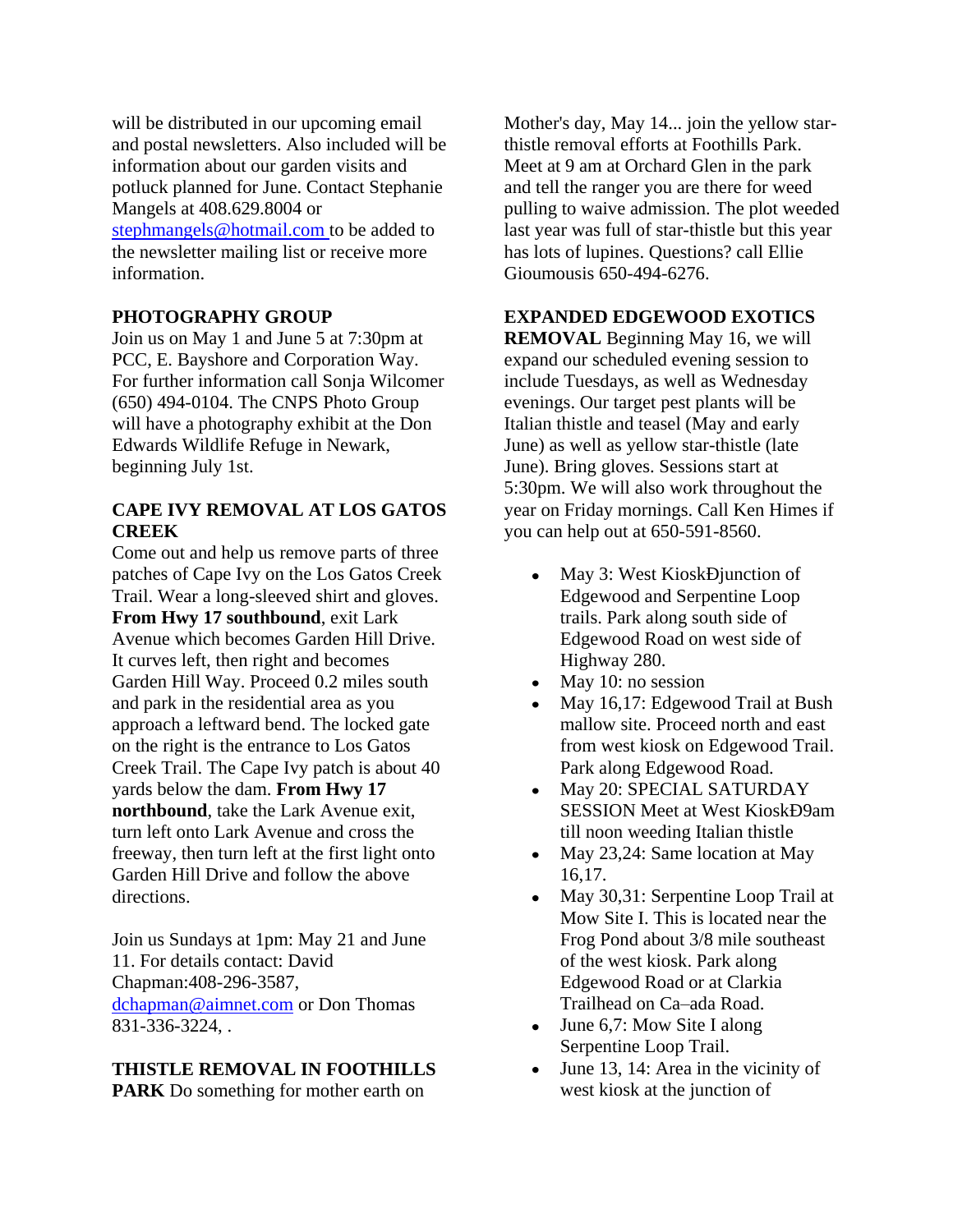Edgewood and Serpentine Loop Trails. Park along Edgewood Road west of Highway 280.

- June 20, 21: Mow Site II. This site is along the Service Road in the northeast part of Edgewood. Park at Day Camp and walk up the Edgewood Trail, turn left onto the Service Road and continue to the site.
- June 24: SPECIAL SATURDAY SESSION Meet at West KioskÐ9am till noon weeding yellow star-thistle
- June 27, 28: Sylvan Loop Trail, south wing Ð proceed up hill to the second switchback where an isolated patch of yellow star-thistle occurs. Park at Day Camp

## **ANNOUNCEMENTS**

#### **Volunteers and Monitoring at Edgewood**

**Park** We need a group of dedicated volunteers to help us complete the first year of our monitoring plan that assesses management techniques to reduce invasive weeds at Edgewood Park. Four areas have been identified for this work. To sign up for the informational orientation session to take place Saturday May 13th at Edgewood Park from 9amÐnoon, call Ken Himes at 650- 591-8560.

#### **Friends of Los Alamitos Creek**

is interested in finding people in the 95120 zip code area of San Jose to help with weeding and propagating in the native plant garden at the stream bank restoration site. Call Lilah at 408-997-6383.

#### **Ulistac Natural Area**

is looking for people to help with restoring a wetland and planting a native plant garden at this site along the Guadalupe River in the

City of Santa Clara. Call Jeanne Salander at 408-293-6885.

#### **Native Garden at Foothill in Jeopardy**

The Native Plant Garden at Foothill College (Native Hill) was started in 1982 by Robert Will, horticulture instructor at the college and chapter president from 1981- 83 and state president from 1984-86. He started the collection to teach students native plant identification and care.

In 1986, Ellie Gioumousis initiated a program to work with CNPS to expand and improve the collection. In 1991 Don Brandeau and Mary Kaye, both design professionals and chapter members, created a unified planting design. The College added irrigation as well as removed blue gum eucalyptus, frozen in 1990, through agreement with Mal Leal, director of operations at Foothill. The native plants responded to the tree removal with improved vigor.

Currently 160 species of natives planted on this hill bring tremendous educational and aesthetic benefits. This includes our tours at the wildflower show each spring, many classes, and community members looking for information about native plant design and care. The community TV station on campus made a video featuring the garden in 1994. Channel 6 had a half hour show on it in 1999. The SJ Mercury News had a fullpage article on Native Hill in the weekend edition in 1993.

Recently, the college administration has developed a new master plan for the campus. The map of the proposed plan moves the loop road circling the campus to the perimeter, eliminates the current horticulture facilities (greenhouse and shade house), and shows the native garden area as parking lot.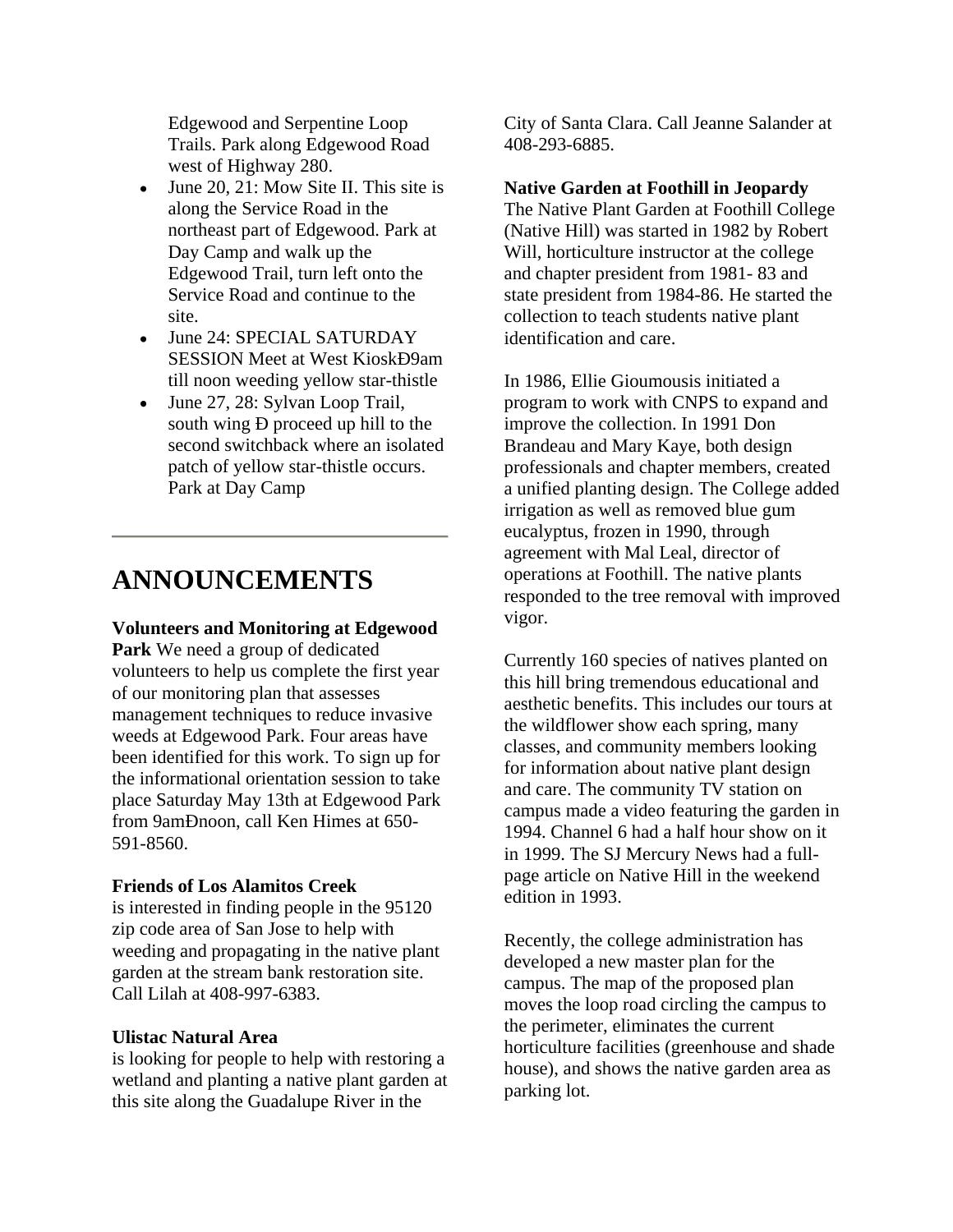We are planning a presentation to the board of trustees at their regular meeting May 1. It will be held at 7 pm in the district office on the Foothill campus. The office is just off the loop road; the first right after entering the loop. We hope many supporters will be able to attend. Your letters are urgently needed to help change this plan and save Native Hill from the bulldozers. Write President Bernadine Fong and the Foothill-DeAnza Board of Trustees, 12345 El Monte Road, Los Altos Hills CA 94022.

#### **State CNPS Strategic Planning Retreat**

The State CNPS board of Directors, which includes the Executive Council and the Chapter Presidents is now engaged in developing a strategic plan. A retreat was held in March at Rancho Santa Ana Botanical Garden in Claremont in conjunction with the state board meeting. A second was held at the Marin Headland Institute at the beginning of April.

Facilitator Marc Smiley remarked at the beginning of the retreat that a vital organization should do a five year plan about every three years. Chapter presidents and other members of the state board brainstormed fundamentals such as the importance of plant science, conservation, outreach, and strategies for achieving our goals in these arenas. Also addressed were organizational issues such as the role of the Executive Director, staff, and volunteers. The next issue to be addressed will be the state executive council nomination and election process.

The importance of chapters emerged as a driving force in the organizationbecause of their roles in public outreach- meetings, field trips, volunteer work- in knowing local flora, and their role of being on the conservation battle lines.

Chapter vice president Mary Simpson, participating in her role as member-at-large of the Executive Council, and Don Mayall, as Chapter President, both agreed that a skilled facilitator had been engaged and saw good prospects for an expanded and more dynamic CNPS. If you have ideas about the future of our organization please contact one of them.

#### **Coastside Workshop on Restoration**

On Saturday May 13, the San Mateo County Resource Conservation District plans a half day workshop on non-native removal and native propagation and planting, focusing on coastal plants and ecosystems. There will be speakers on invasive species, wetland and upland planting and home native gardening. For location and information call Kelly Howard 650-712-8938.

# **Field Trip Report: San Francisco Watershed-January 29th**

This once in a lifetime trip to the SF watershed had 33 people including a few people from the NPS, a few from the Mycological Society of SF, and most from the California Lichen Society. Despite the late start, Bill Freedman moved us along by car 3 miles from Sweeney Ridge to a place known as 5 points. It is an intersection of the roads going in all different directions. We proceeded on foot to Pilarcitos Canyon admiring the lake en route and passing by trees covered with hanging lichen. Bill took us to a spot thought to be used as a picnic place from the early 1900's. All that was left was a stone wall and an ornate horse watering trough. Our destination was the Stone dam reservoir, built in the early 1900's of stone. Checking out the hillside next to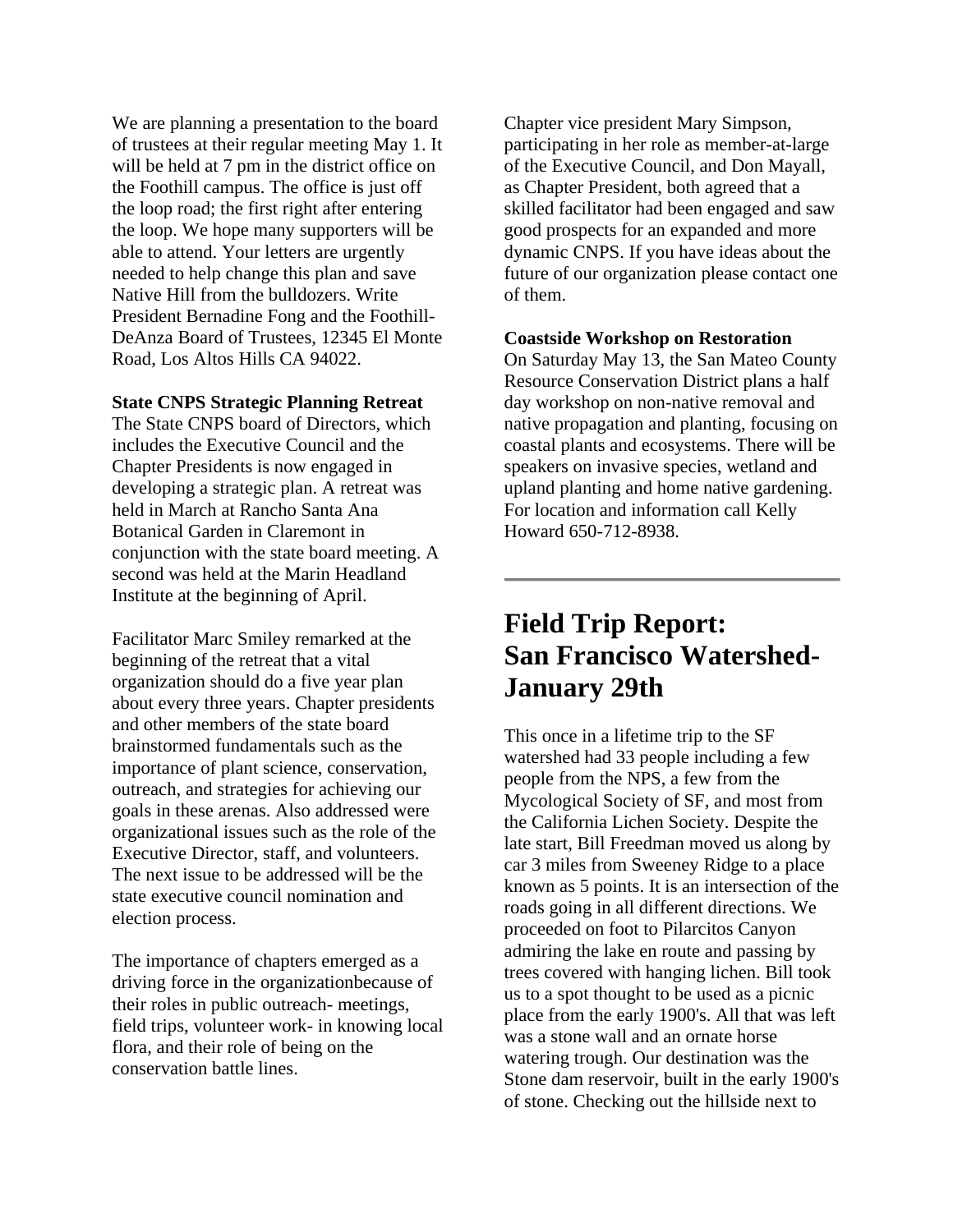the road we saw liverworts, alum root, fringe cups and polypody in granite-like soil. The best discovery were the Mist maidens( *Romanzoffia californica*). The plant was named by the botanist Chamisso who discovered it on a voyage to the Califorinia coast in 1815. He named it for Count Romanzoff of Russia who promoted the exhibition. Leaving the dam, I had feelings of solitude and serenity as we were spread out and moved at a slower pace. Along the way we heard the beautiful long songs of the winter wren. We also saw various lichen and fungi, clusters of ladybugs by the thousands. a large hazelnut bush with many hazelnuts still on the branches, silktassels that had very long catkins and two giant Douglas firs that I estimated had 12ft. diameter trunks. All in all it was a very exciting and memorable trip. A photo album of the trip can be found at [http://briefcase.yahoo.com/uuvnvrceen1.](http://briefcase.yahoo.com/uuvnvrceen1)

Tom Cochrane

# **Santa Clara Valley Chapter Research Scholarships Awarded**

The Santa Clara Valley Chapter of the California Native Plant Society has awarded three \$1,250 scholarships to graduate students doing research on plant systematics, plant ecology, plant physiology, or other related botanical studies of plants that grow in habitats in Central California.

The recipients of the 2000-2001 scholarships are:

Jodi McGraw, University of California at Berkeley. JodiÕs research involves examining the potentially conflicting roles of disturbance in the sandhills plant communities found in the Ben Lomond area of Santa Cruz County. Her research will examine the direct and indirect effects of fire and soil disturbances in the sandhills on endangered plant species. One of the goals of this research is to provide management information that will aid in the conservation of the endangered plant species found in the unique natural community of the Ben Lomond sandhills.

Lisa Anne Moore, Stanford University. Lisa is studying the role plant roots play in grasslands within the Jasper Ridge Biological Preserve. Her work will study root distribution and water use patterns of slender wild oat (*Avena barbata*), a nonnative grass, and common spikeweed (*Hemizonia pungens*), a native tarweed.

Neil J. Hausmann, University of California at Berkeley. Neil is studying comparative ecology of Sierra Nevada montane meadow species at Sagehen and Kiln Meadows in Nevada County. In the coming field seasons, Neil will study the growth, physiology and water use efficiency of selected species in this habitat. One of the goals of his research is to test mechanisms for assessing plant responses to drought.

This yearÕs scholarships are being funded by the Chapter and by memorial donations. These research scholarships recognize the academic accomplishments and research plans of graduate students and the potential of their research to further the understanding of plant ecology and plant communities in Central California.

### **FIELD TRIPS**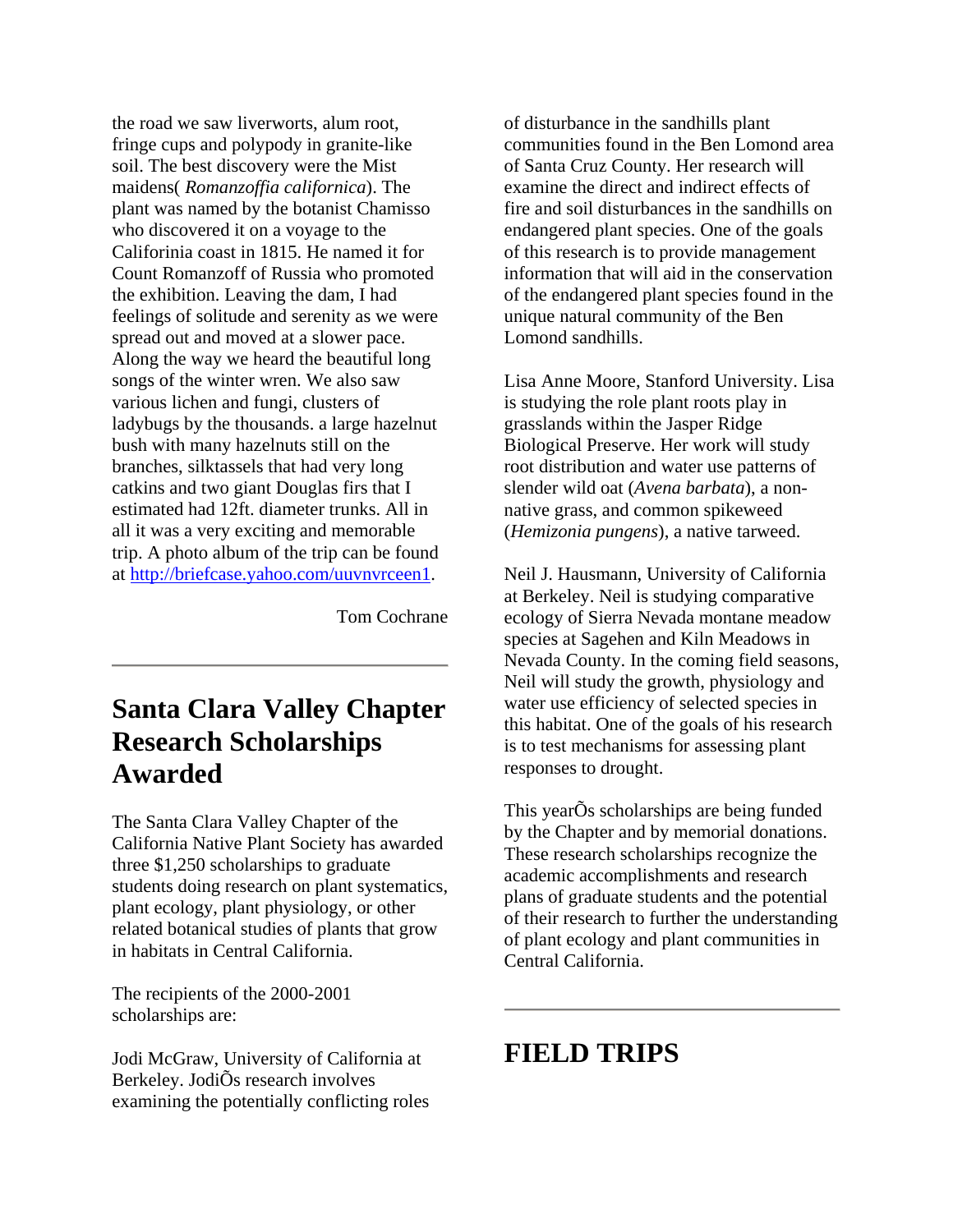All trips are open to the public but sign-ups are sometimes necessary where we have space or parking limitations. Bring lunch, water, warm clothing and walking shoes. Heavy rain cancels. Call field trip leader for questions.

**May 6-12, EAST MOJAVE**. Excursions will be taken into the Clark Mountains, the Mescal Range, the New York Mountains, Providence Mountains and the Granite Mountains. A number of rare plants are found in these areas, some are the only stations in California for common plants of the Great Basin. We will be staying in the Hole in the Wall Group Campground. The cost will depend on the number of people on the trip and the number of nights they stay. Please call Paul Heiple 650-854-7125 or [logh3o@aol.com](mailto:logh3o@aol.com) to reserve a spot.

**May 7, MT. HAMILTON** - Joanne Geggatt will repeat her renowned trip. You will see a large and diverse flora on this full day trip. Bring hat, lunch and full tank of gas. Reservations required by calling Joanne at 916-939-3394.

**May 13, THE CEDARS** (Sonoma Co.) 10:30 am. Leaders: Roger Raiche and David McCrory. With the Santa Cruz and Yerba Buena Chapters, come along for a tour of the Cedars, a unique serpentine canyon that is home to a plethora of native plants. Our walk will be led by Roger Raiche and David McCrory. Roger is the gardener of the California section at the UC Berkeley Botanical Garden. He and David run Planet Horticulture, the company that re-designed the entrance to Strybing Arboretum, and own the property we will visit. The hike in is about 6.5 miles with some stream-crossing. A hat, sunglasses, insect repellent, camera, hand-lens and Jepson Manual or Sonoma Flora are other recommended items. The trip is limited to 50 people so reservations are

necessary. Directions to the meeting place will be given to those who have signed on. Expect over three hours of driving time. No pets please. Call Marck Menke (415) 824- 8959 to sign up or get more information.

#### **May 20, WOODS ROAD-SIERRA AZUL**

**OSP**Ð This is a beautiful walk with nice views of the Valley, there will be oak, madrone, California nutmeg, Ceanothus and many spring flowers. 10 am start. Directions: from highway 85 south, exit Almaden expressway south, Travel about 4 miles, turn right on Almaden Road. proceed 3 miles thru town of New Almaden. Pull into Almaden Quicksilver CP parking lot on right just after leaving town. We will car pool from here to Woods Road. Leaders: Dick Gehrer 408/268-6922 & Jin Sugai 408/356-6003

**June 3, Lower Windy Hill and Coal Mine Ridge**ÐTom Cochrane leads a search for early summer wildflowers, while enjoying the diverse oaks through vistas of forest, savannah and grasslands. Expect to hike about 6 to 7 miles, climb 500 feet at a moderate pace. Bring lunch. Meet at 9 AM at Windy Hill Parking Lot on Portola Rd. Directions: Take I-280, exit west on Alpine Rd., proceed 2.9 miles to junction of Portola Rd., continue .8 miles to parking lot. For further information call Tom at 650-969- 3181 or [trailtraveller@webtv.net.](mailto:trailtraveller@webtv.net)

**July 1Ð4, SMITH RIVER**. John Allen leads adventurists to this wonderful corner of NW California. July 1 & 4 are travel days. July  $2 \& 3$  will be exploration days near Gasquet on State 199. Group camping at USFS campground on Smith River. Hotel accommodations nearby. Details, call John at 650-366-4910.

**July 4Ð8, SISKIYOU WILDERNESS Back Pack** . For those adventurers who